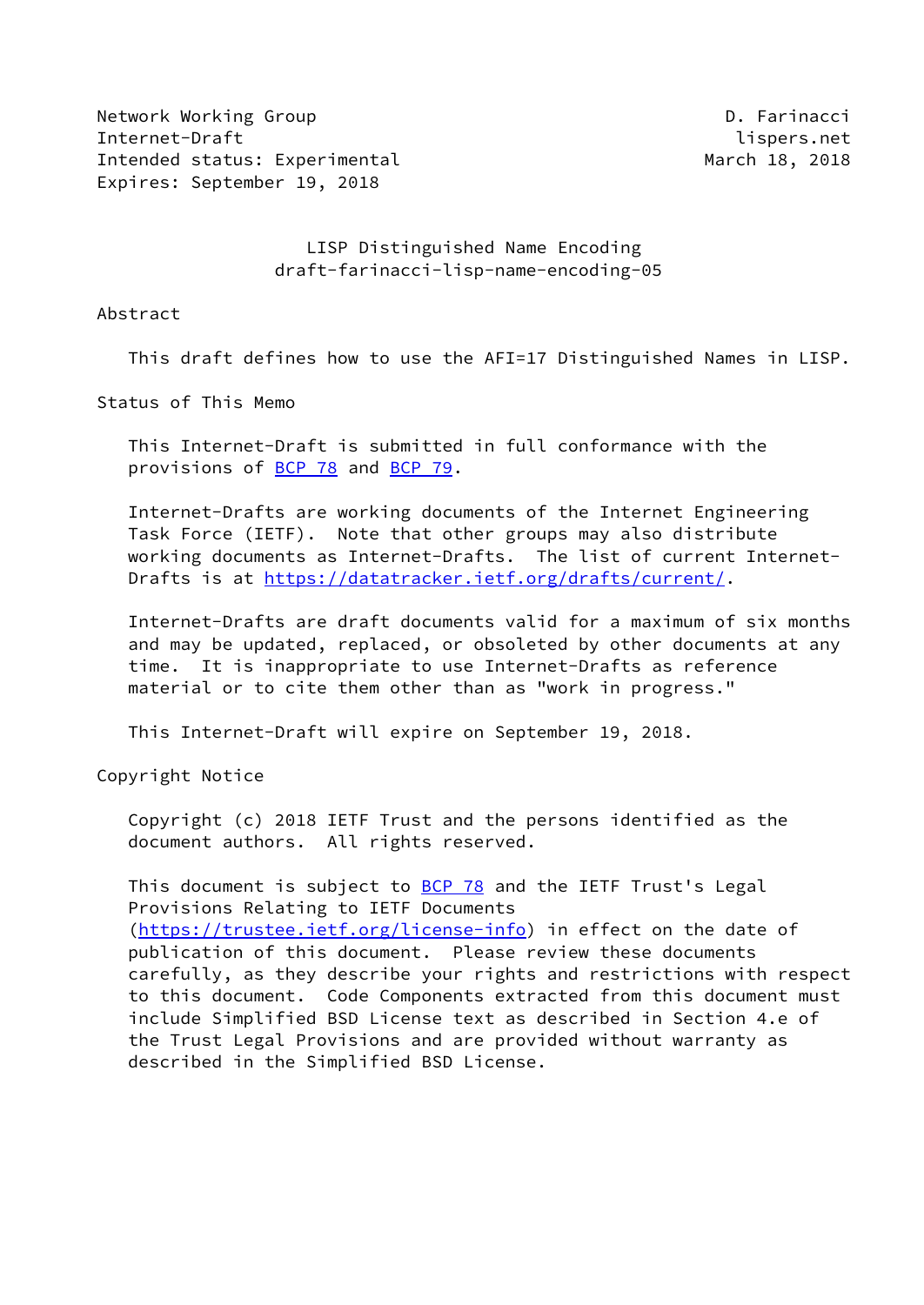# <span id="page-1-1"></span>Internet-Draft LISP Distinguished Name Encoding March 2018

#### Table of Contents

|                                                                      | $\overline{2}$ |
|----------------------------------------------------------------------|----------------|
| $2$ .                                                                | $\overline{3}$ |
| 3.                                                                   | $\overline{3}$ |
| $\overline{4}$ .                                                     | $\overline{4}$ |
| 5.                                                                   | $\overline{4}$ |
| 6.                                                                   | $\overline{4}$ |
| Appendix A. Acknowledgments                                          | $\overline{4}$ |
| Appendix B. Document Change Log                                      | $\overline{4}$ |
| Changes to draft-farinacci-lisp-name-encoding-05<br>B.1.             | $\overline{4}$ |
| Changes to draft-farinacci-lisp-name-encoding-04<br>$\cdots$<br>B.2. | $\overline{4}$ |
| $B.3$ . Changes to $dr$ aft-farinacci-lisp-name-encoding-03          | $\overline{5}$ |
| Changes to draft-farinacci-lisp-name-encoding-02<br>B.4.             | $\overline{5}$ |
| Changes to draft-farinacci-lisp-name-encoding-01<br>B.5.             | $\overline{5}$ |
| Changes to draft-farinacci-lisp-name-encoding-00<br>B.6.<br>$\cdots$ | $\overline{5}$ |
| Author's Address<br>.<br>$\mathbf{r}$ , $\mathbf{r}$ , $\mathbf{r}$  | $\overline{5}$ |

## <span id="page-1-0"></span>[1](#page-1-0). Introduction

The LISP architecture and protocols [\[RFC6830](https://datatracker.ietf.org/doc/pdf/rfc6830)] introduces two new numbering spaces, Endpoint Identifiers (EIDs) and Routing Locators (RLOCs) which are intended to replace most use of IP addresses on the Internet. To provide flexibility for current and future applications, these values can be encoded in LISP control messages using a general syntax that includes Address Family Identifier (AFI) [\[RFC1700](https://datatracker.ietf.org/doc/pdf/rfc1700)].

 The length of the value field is implicit in the type of address that follows. For AFI 17, a Distinguished Name can be encoded. A name can be a variable length field so the length cannot be determined solely from the AFI value 17. This draft defines a termination character, an 8-bit value of 0 to be used as a string terminator so the length can be determined.

 LISP Distinguished Names are useful when encoded either in EID records or RLOC-records in LISP control messages. As EIDs, they can be registered in the mapping system to find resources, services, or simply used as a self-documenting feature that accompany other address specific EIDs. As RLOCs, Distinguished Names, along with RLOC specific addresses and parameters, can be used as labels to identify equipment type, location, or any self-documenting string a registering device desires to convey.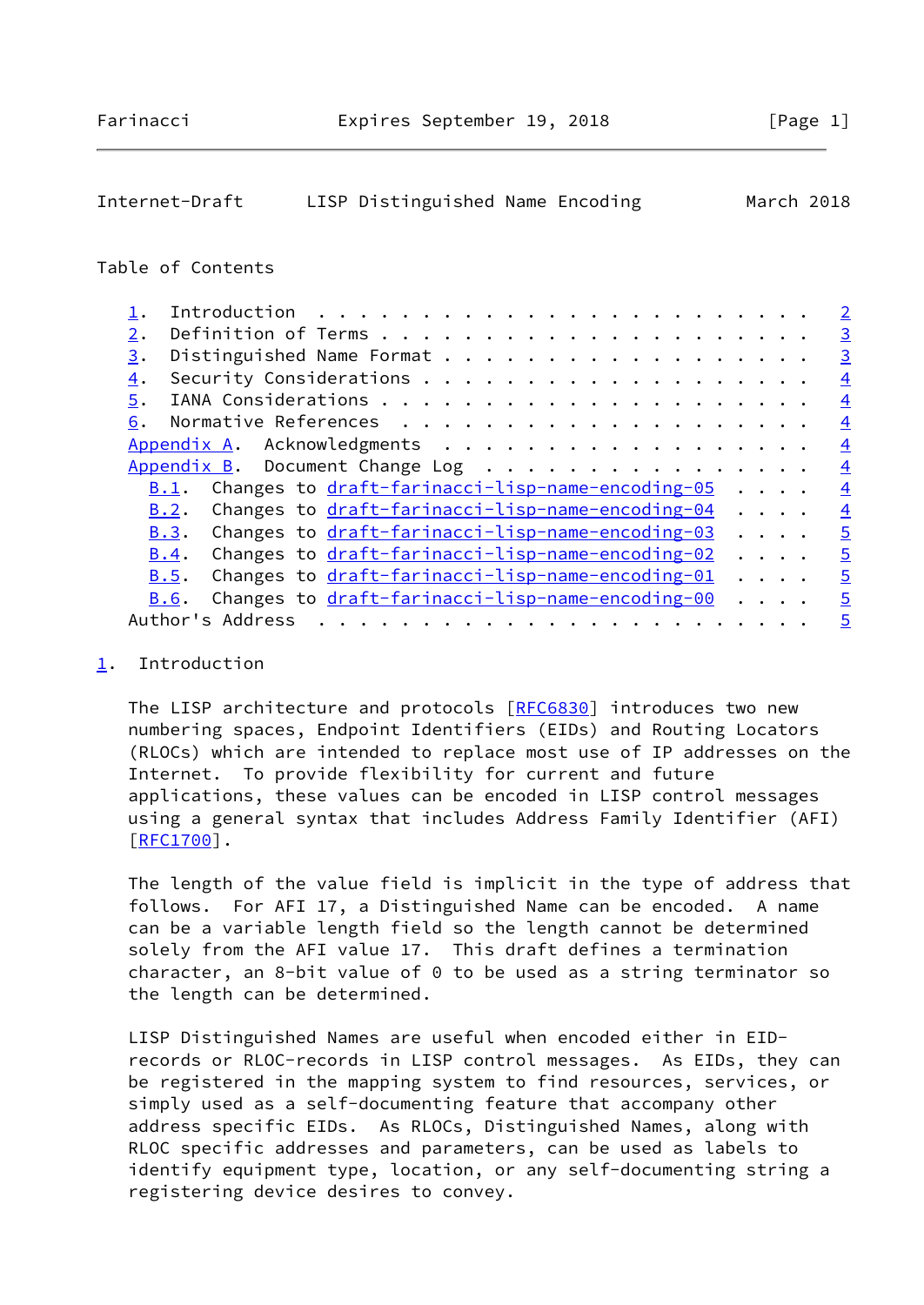Farinacci **Expires September 19, 2018** [Page 2]

<span id="page-2-1"></span>Internet-Draft LISP Distinguished Name Encoding March 2018

<span id="page-2-0"></span>[2](#page-2-0). Definition of Terms

 Address Family Identifier (AFI): a term used to describe an address encoding in a packet. An address family currently defined for IPv4 or IPv6 addresses. See [\[AFI](#page-3-5)] and [[RFC1700](https://datatracker.ietf.org/doc/pdf/rfc1700)] for details on other types of information that can be AFI encoded.

<span id="page-2-2"></span>[3](#page-2-2). Distinguished Name Format

An AFI=17 Distinguished Name is encoded as:

0 1 2 3 0 1 2 3 4 5 6 7 8 9 0 1 2 3 4 5 6 7 8 9 0 1 2 3 4 5 6 7 8 9 0 1 +-+-+-+-+-+-+-+-+-+-+-+-+-+-+-+-+-+-+-+-+-+-+-+-+-+-+-+-+-+-+-+-+ AFI = 17 | ASCII String ... | +-+-+-+-+-+-+-+-+-+-+-+-+-+-+-+-+-+-+-+-+-+-+-+-+-+-+-+-+-+-+-+-+ | ... ASCII String | 0 | +-+-+-+-+-+-+-+-+-+-+-+-+-+-+-+-+-+-+-+-+-+-+-+-+-+-+-+-+-+-+-+-+

 The string of characters are encoded in the ASCII character-set definition [[RFC0020\]](https://datatracker.ietf.org/doc/pdf/rfc0020).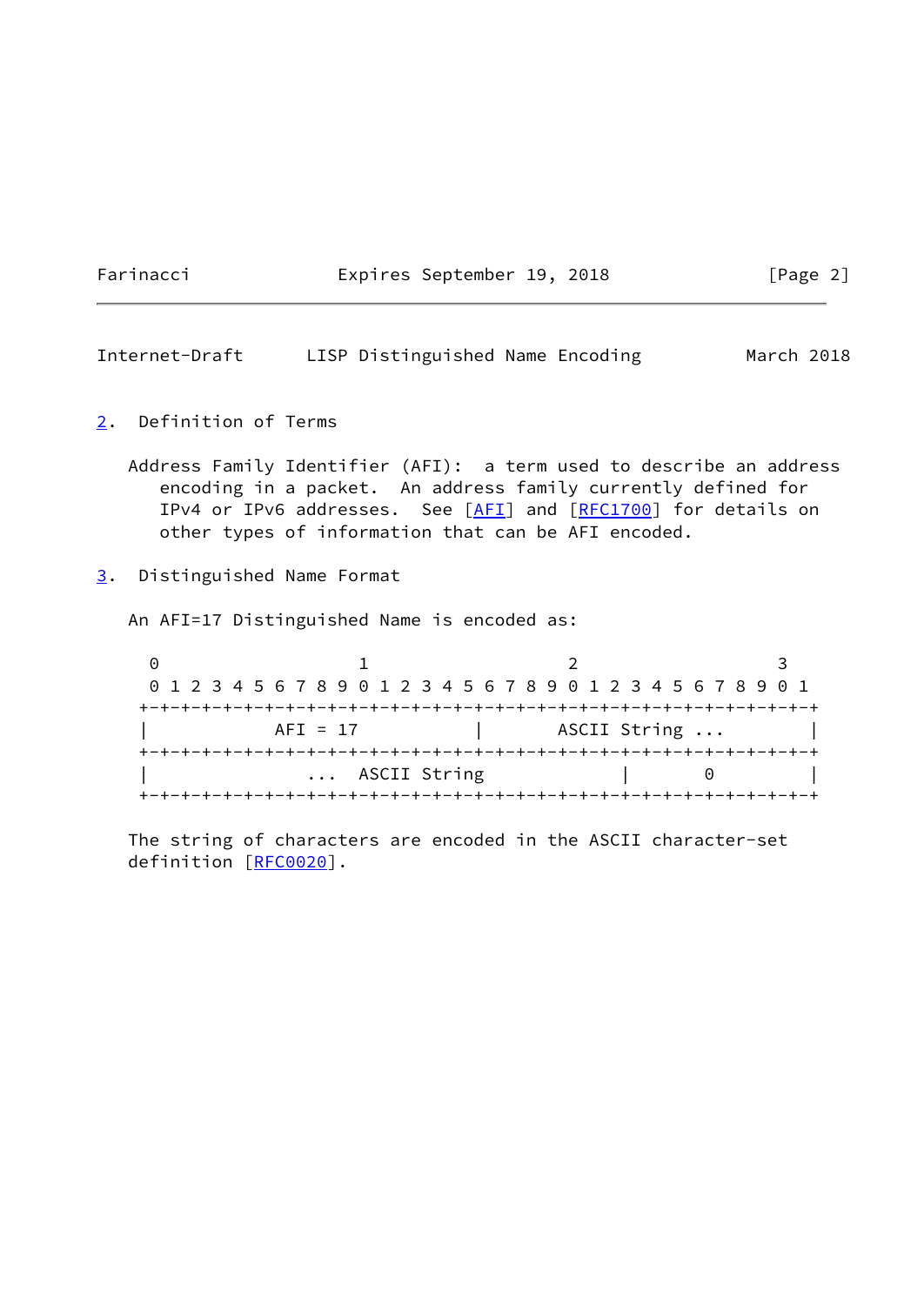#### Farinacci **Expires September 19, 2018** [Page 3]

### <span id="page-3-1"></span>Internet-Draft LISP Distinguished Name Encoding March 2018

<span id="page-3-0"></span>[4](#page-3-0). Security Considerations

There are no security considerations.

<span id="page-3-2"></span>[5](#page-3-2). IANA Considerations

 The code-point values in this specification are already allocated in  $[AFI]$  $[AFI]$ .

- <span id="page-3-5"></span><span id="page-3-3"></span>[6](#page-3-3). Normative References
	- [AFI] IANA, "Address Family Identifier (AFIs)", ADDRESS FAMILY NUMBERS [http://www.iana.org/numbers.html,](http://www.iana.org/numbers.html) Febuary 2007.
	- [RFC0020] Cerf, V., "ASCII format for network interchange", STD 80, [RFC 20](https://datatracker.ietf.org/doc/pdf/rfc20), DOI 10.17487/RFC0020, October 1969, <[https://www.rfc-editor.org/info/rfc20>](https://www.rfc-editor.org/info/rfc20).
	- [RFC1700] Reynolds, J. and J. Postel, "Assigned Numbers", [RFC 1700,](https://datatracker.ietf.org/doc/pdf/rfc1700) DOI 10.17487/RFC1700, October 1994, <[https://www.rfc-editor.org/info/rfc1700>](https://www.rfc-editor.org/info/rfc1700).
	- [RFC6830] Farinacci, D., Fuller, V., Meyer, D., and D. Lewis, "The Locator/ID Separation Protocol (LISP)", [RFC 6830,](https://datatracker.ietf.org/doc/pdf/rfc6830) DOI 10.17487/RFC6830, January 2013, <[https://www.rfc-editor.org/info/rfc6830>](https://www.rfc-editor.org/info/rfc6830).

<span id="page-3-4"></span>[Appendix A.](#page-3-4) Acknowledgments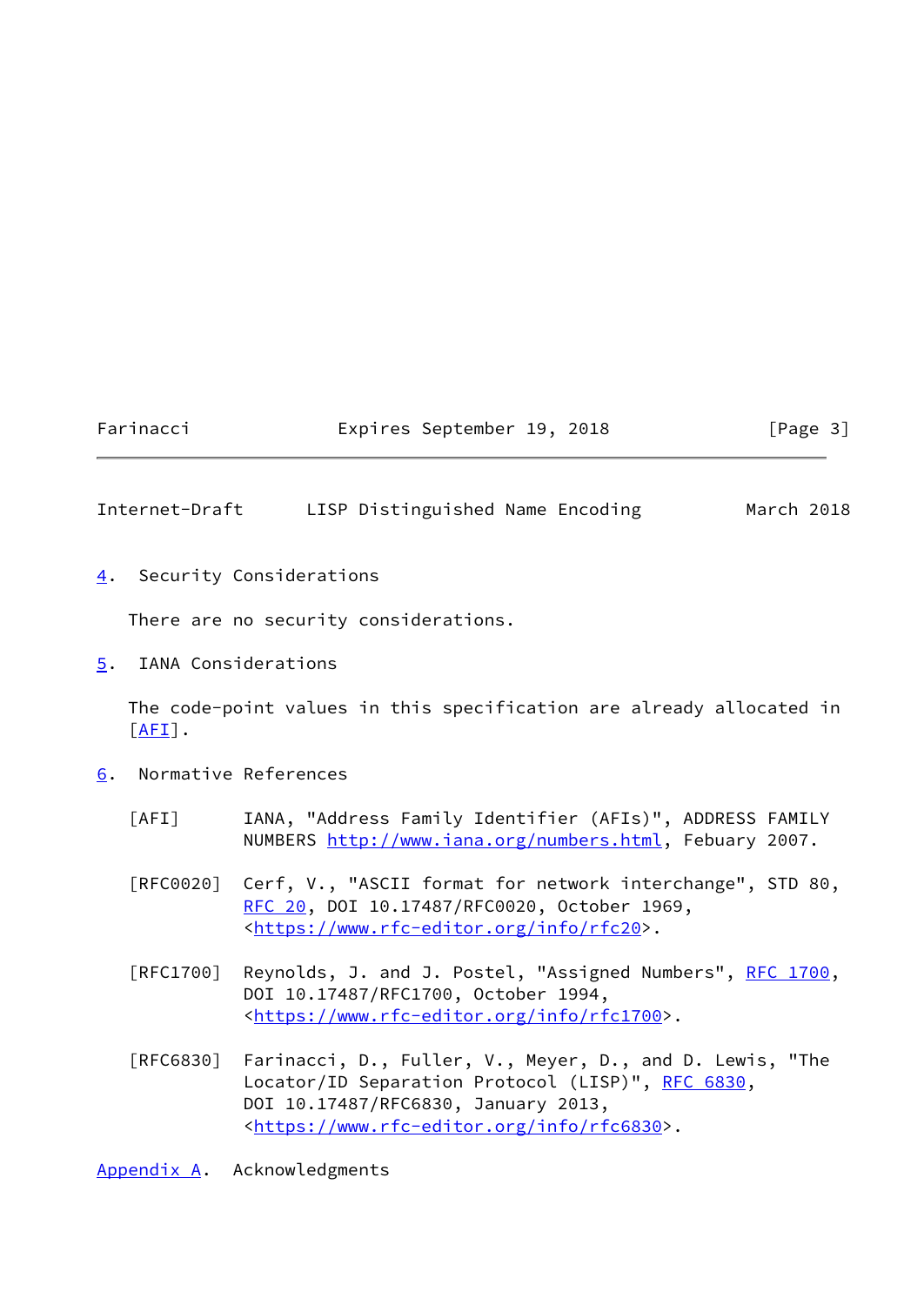The author would like to thank the LISP WG for their review and acceptance of this draft.

<span id="page-4-0"></span>[Appendix B.](#page-4-0) Document Change Log

<span id="page-4-1"></span>[B.1](#page-4-1). Changes to [draft-farinacci-lisp-name-encoding-05](https://datatracker.ietf.org/doc/pdf/draft-farinacci-lisp-name-encoding-05)

- o Submitted March 2018.
- o Update document expiry timer.
- <span id="page-4-2"></span>[B.2](#page-4-2). Changes to [draft-farinacci-lisp-name-encoding-04](https://datatracker.ietf.org/doc/pdf/draft-farinacci-lisp-name-encoding-04)
	- o Submitted September 2017.
	- o Update document expiry timer.

<span id="page-4-7"></span><span id="page-4-6"></span><span id="page-4-5"></span><span id="page-4-4"></span><span id="page-4-3"></span>

| Farinacci |                               | Expires September 19, 2018                                                                             | [Page $4$ ]<br>March 2018 |  |
|-----------|-------------------------------|--------------------------------------------------------------------------------------------------------|---------------------------|--|
|           |                               | Internet-Draft LISP Distinguished Name Encoding                                                        |                           |  |
| B.3.      |                               | Changes to draft-farinacci-lisp-name-encoding-03                                                       |                           |  |
|           | o Submitted March 2017.       |                                                                                                        |                           |  |
| o         | Update document expiry timer. |                                                                                                        |                           |  |
| B.4.      |                               | Changes to draft-farinacci-lisp-name-encoding-02                                                       |                           |  |
| $\Omega$  | Submitted October 2016.       |                                                                                                        |                           |  |
| $\circ$   |                               | Add a comment that the distinguished-name encoding is restricted<br>to ASCII character encodings only. |                           |  |
| B.5.      |                               | Changes to draft-farinacci-lisp-name-encoding-01                                                       |                           |  |
| $\circ$   | Submitted October 2016.       |                                                                                                        |                           |  |
| o         | Update document timer.        |                                                                                                        |                           |  |
| B.6.      |                               | Changes to draft-farinacci-lisp-name-encoding-00                                                       |                           |  |
| $\circ$   |                               | Initial draft submitted April 2016.                                                                    |                           |  |